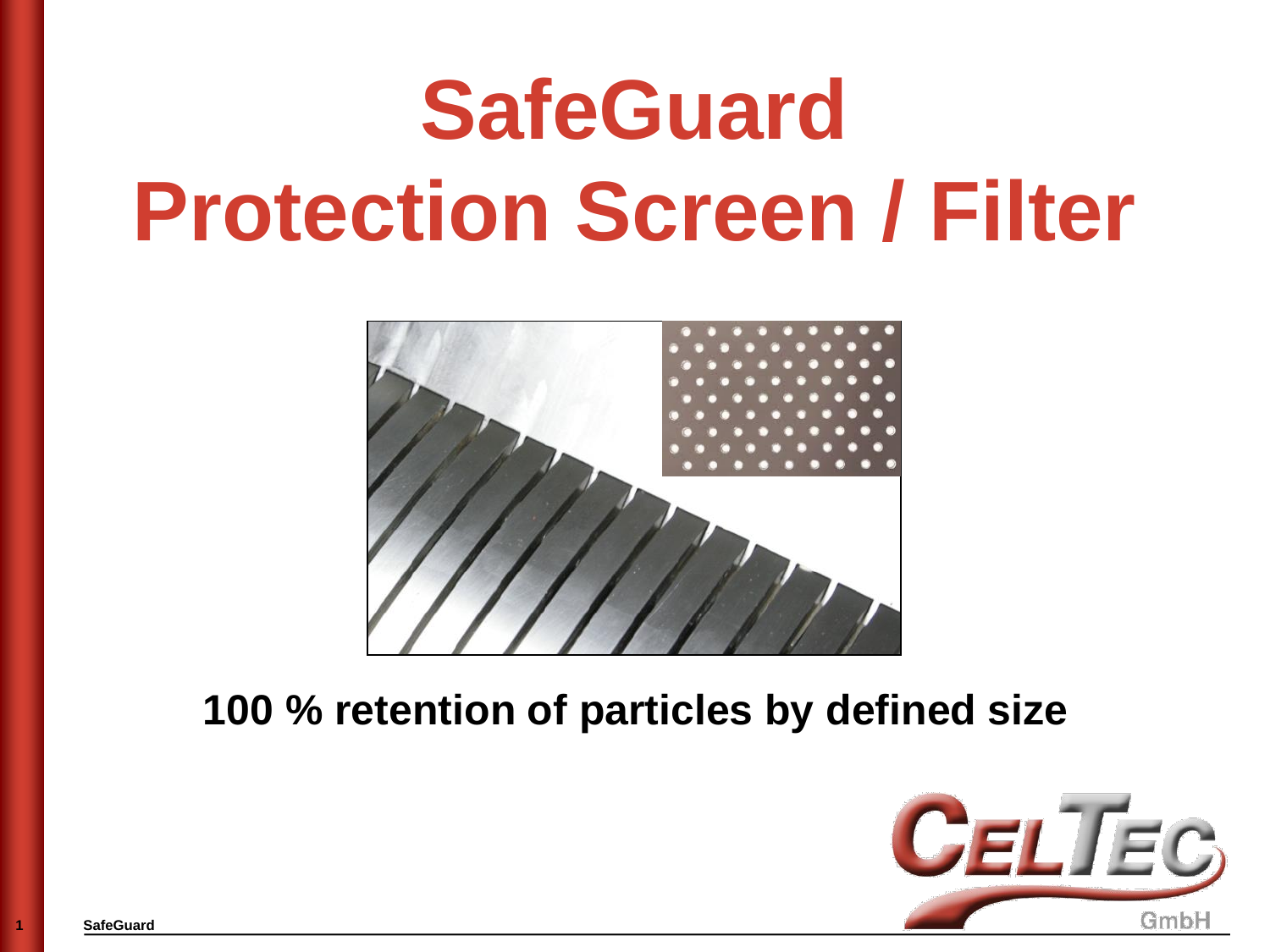# **SafeGuard Protection Screen / Filter**

### **SafeGuard S series**

**The self cleaning SafeGuard can be used as a Protection screen or as a Filter / Police filter for water, chemicals and other liquids at low to high density.**

**The screening or filtering basket can be slotted or perforated type, depending on the required cleaning, type of liquids and to be rejected materials.**



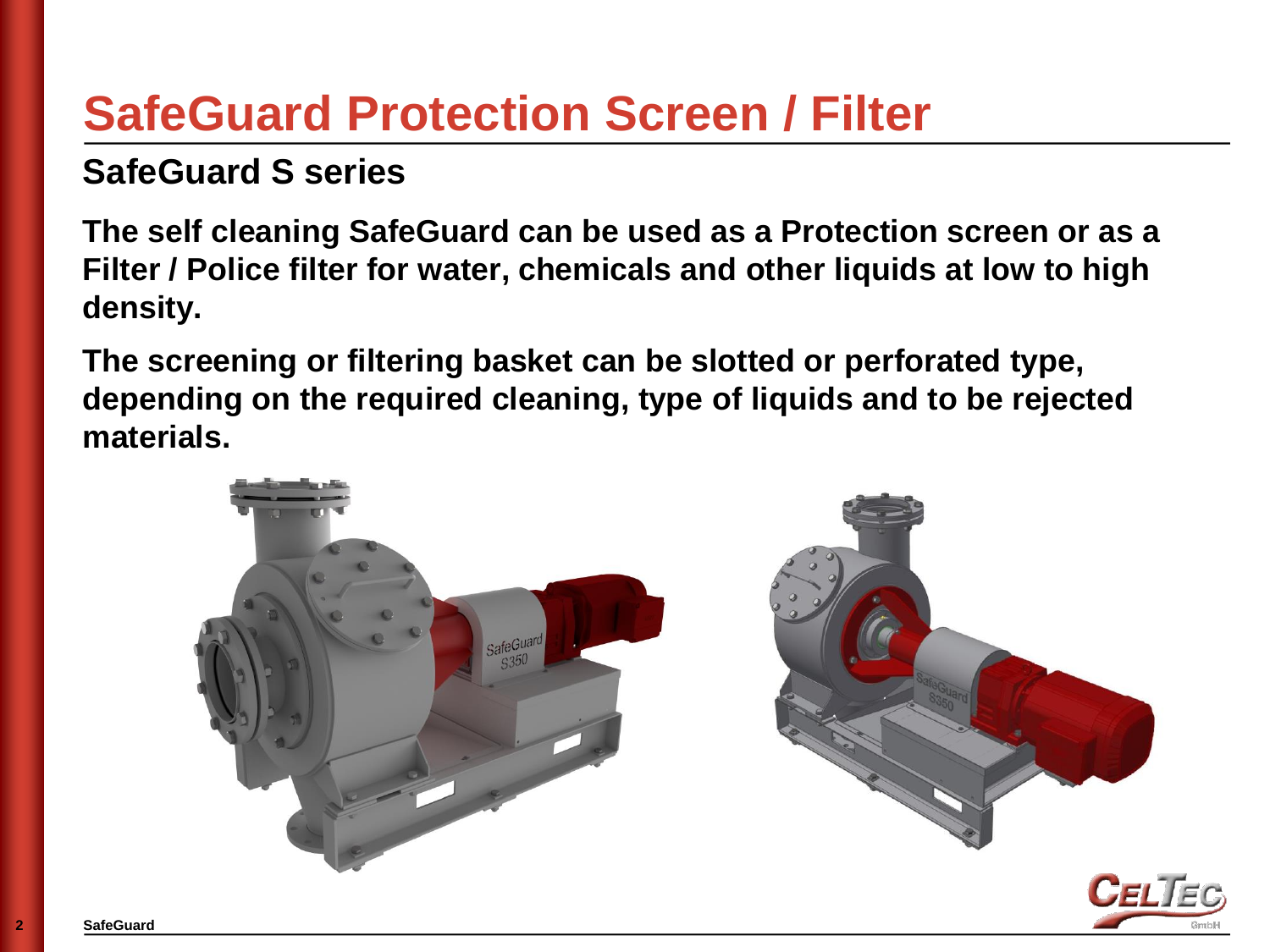# **SafeGuard Protection Screen**

### **SafeGuard S series**

#### **SafeGuard, reliable protects**

Downstream equipment, machinery from unnecessary damages by foreign, harming particles

Downstream equipment, machinery from plugging due to foreign big particles

#### **SafeGuard, reliable cleans**

The liquid materials from not acceptable particles in the further process steps or the final product



**Installation in paper mill**



**Typical reject material**

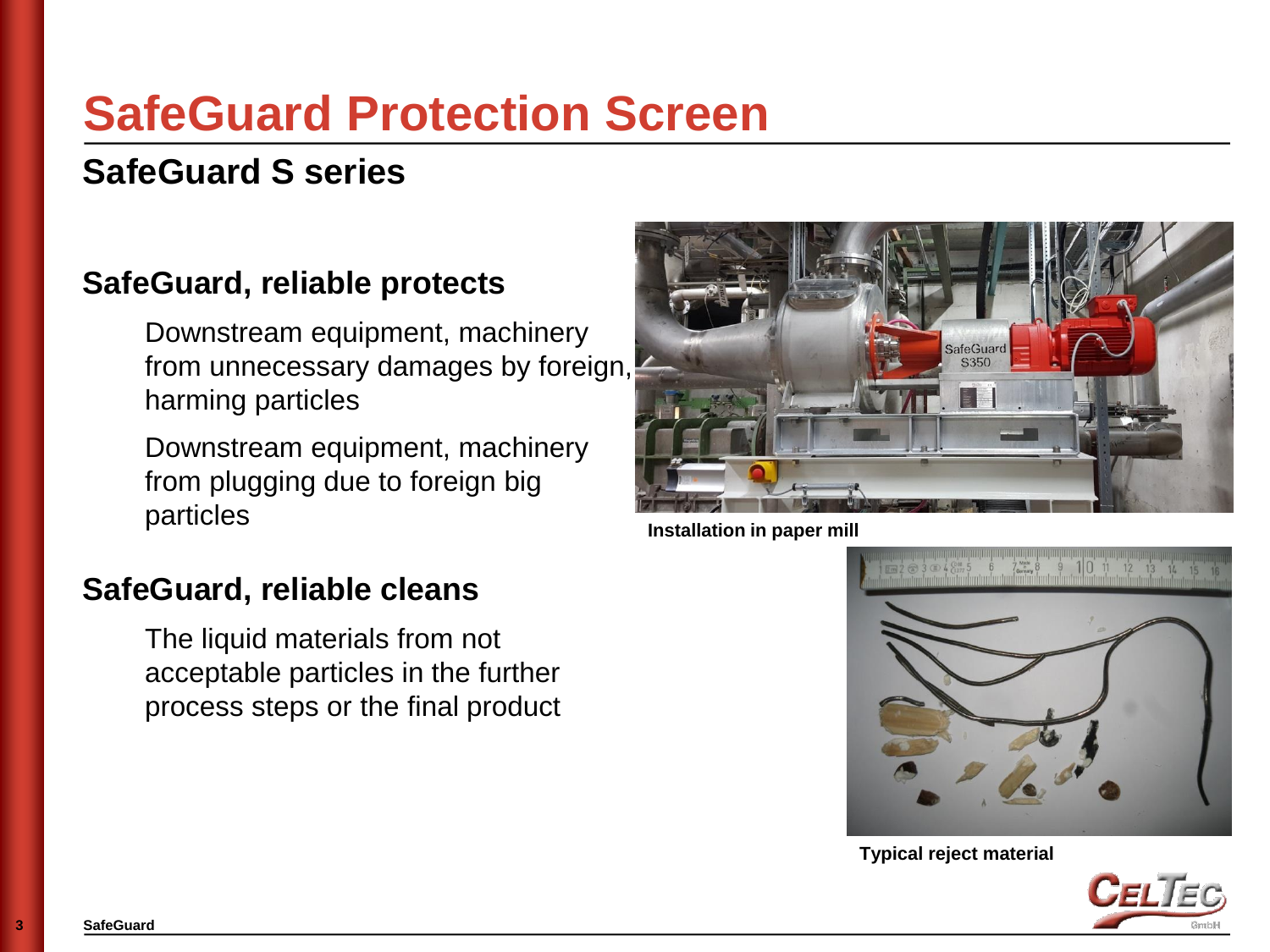# **SafeGuard Protection Screen**

### **SafeGuard S series**

**The "protection screen" with very efficient barrier separation of harmful**

**foreign particles**

**Low electric energy consumption**

**Self cleaning**

#### **Minimum losses**

Discontinuous reject discharge by junk trap and / or machine flushing Continuous discharge possible, in combination with additional equipment**.**

**Small footprint, simple installation and operation**

#### **High range of operating window**

Flow rate Consistency / density

**Individual screen baskets and rotors available, aligned to different applications**